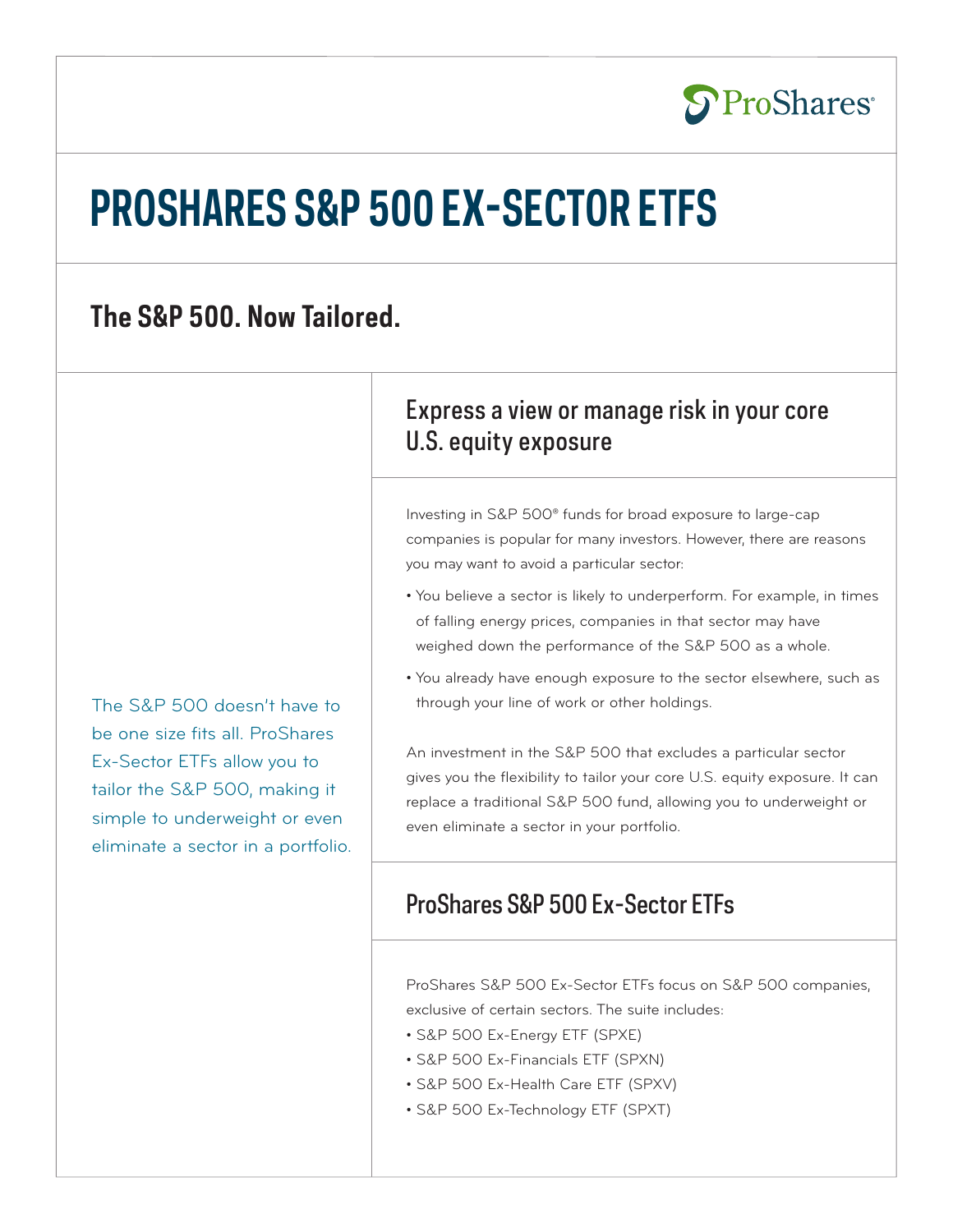# S&P 500® Ex-Sector Indexes

#### About the indexes

S&P 500 Ex-Energy Index

S&P 500 Ex-Financials & Real Estate Index

S&P 500 Ex-Health Care Index

S&P 500 Ex-Information Technology Index

#### The S&P 500:

- Is a measure of large-cap U.S. stock market performance
- Is a float-adjusted, market capitalization-weighted index of 500 U.S. operating companies and real estate investment trusts selected through a process that factors in criteria such as liquidity, price, market capitalization and financial viability

## Sectors Excluded

#### Each S&P 500 Ex-Sector Index:

- Provides exposure to the companies of the S&P 500 except those in the specific sector excluded
- Market-cap weights each component security according to the same rules as the S&P 500
- Like the S&P 500, uses S&P's Global Industry Classification Standards ("S&P GICS") to classify companies within a sector
- Redistributes the portion represented by the excluded sector among remaining S&P 500 companies on a pro rata basis

| <b>Ex-Information Technology</b> | S&P 500 Ex-Information Technology Index excludes information<br>technology companies, including software, technology hardware and<br>equipment, and semiconductor companies.                                          |  |
|----------------------------------|-----------------------------------------------------------------------------------------------------------------------------------------------------------------------------------------------------------------------|--|
|                                  | S&P 500 Ex-Financials Index excludes banks, diversified financials,<br><b>Ex-Energy</b> such as consumer finance, asset management, investment banking<br>and brokerage companies, insurance companies and REITs.     |  |
|                                  | $\mathsf{Ex}\text{-}\mathsf{Financials}\parallel\frac{\mathsf{S}\&\mathsf{P}}{\mathsf{S}^{00}}$ Ex-Energy Index excludes oil, gas and consumable fuels,                                                               |  |
|                                  | Ex-Health Care S&P 500 Ex-Health Care Index excludes pharmaceuticals,<br>Ex-Health Care biotechnology and life sciences tools and services companies, and<br>health care providers, equipment and services companies. |  |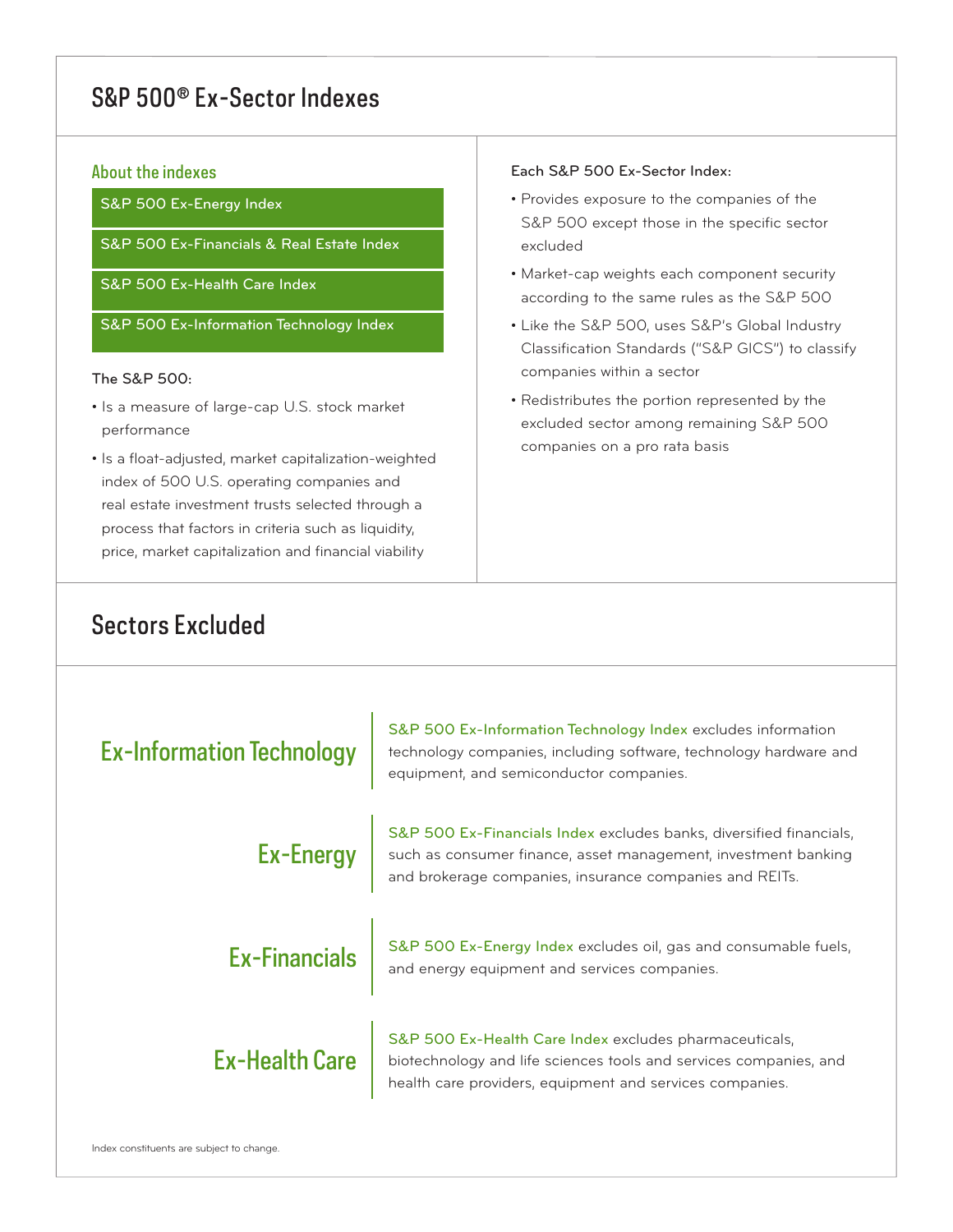# About the ETFs

|                                  | <b>S&amp;P 500</b><br><b>Ex-Energy ETF</b>                                                             | <b>S&amp;P 500</b><br><b>Ex-Financials ETF</b>             | <b>S&amp;P 500</b><br><b>Ex-Health Care ETF</b> | <b>S&amp;P 500</b><br><b>Ex-Technology ETF</b>     |  |
|----------------------------------|--------------------------------------------------------------------------------------------------------|------------------------------------------------------------|-------------------------------------------------|----------------------------------------------------|--|
| <b>Investment Objective</b>      | Each ETF seeks investment results that track the performance of its index, before fees<br>and expenses |                                                            |                                                 |                                                    |  |
| <b>Index</b>                     | <b>S&amp;P 500</b><br>Ex-Energy Index                                                                  | <b>S&amp;P 500</b><br>Ex-Financials &<br>Real Estate Index | <b>S&amp;P 500</b><br>Ex-Health Care<br>Index   | <b>S&amp;P 500</b><br>Ex-Information<br>Technology |  |
| <b>Ticker Symbol</b>             | <b>SPXE</b>                                                                                            | <b>SPXN</b>                                                | <b>SPXV</b>                                     | <b>SPXT</b>                                        |  |
| <b>Intraday Symbol</b>           | <b>SPXE.IV</b>                                                                                         | SPXN.IV                                                    | SPXV.IV                                         | <b>SPXT.IV</b>                                     |  |
| <b>Bloomberg Index</b><br>Symbol | <b>SPXXEGT</b>                                                                                         | <b>SPXXFINT</b>                                            | <b>SPXXHCT</b>                                  | <b>SPXXTSUT</b>                                    |  |
| Inception                        | September 22, 2015                                                                                     |                                                            |                                                 |                                                    |  |

### Key takeaways

#### Core U.S. equity investment

ProShares S&P 500 Ex-Sector ETFs provide broad large-cap U.S. equity exposure, excluding a sector.

#### Express an investment view

You can reduce or even eliminate a sector you believe is likely to underperform.

#### Manage risk

If you already have a large exposure to a sector, you can use these ETFs to manage your overall risk.

#### The benefits of an ETF

You can tailor your large-cap equity allocation with the liquidity, transparency and cost effectiveness of an ETF.

## Key potential risks

#### Market risk

Adverse developments in equity markets may cause the value of your investment to decrease.

#### Large-cap risk

Large-cap companies may experience up or down performance cycles lasting several years. As a result, large-cap returns may trail the returns of the overall stock market.

#### See prospectus

For more on risks, obtain a prospectus from your financial professional or visit ProShares.com.